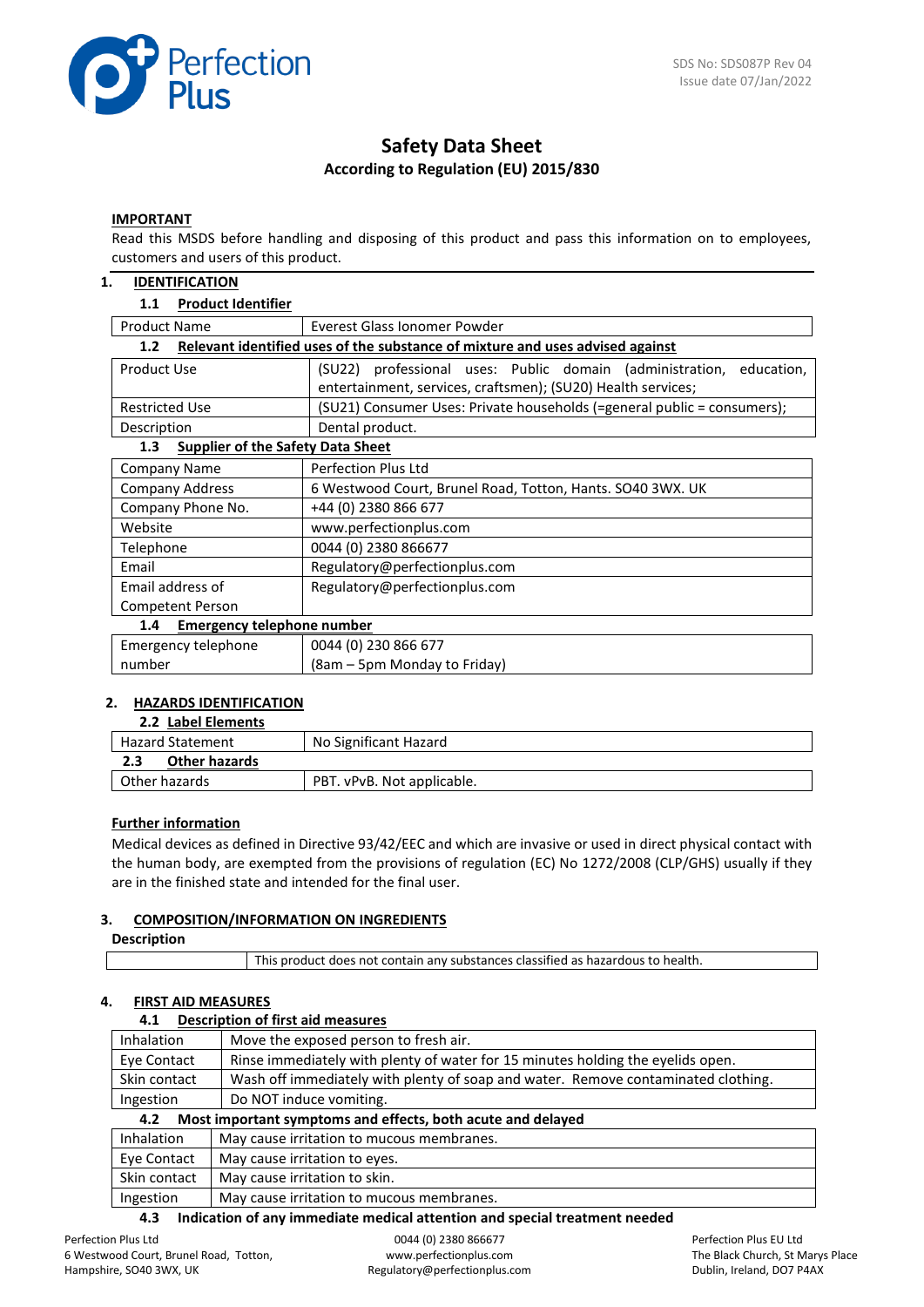

| Inhalation   | Seek medical attention if irritation or symptoms persist. |
|--------------|-----------------------------------------------------------|
| Eye Contact  | Seek medical attention if irritation or symptoms persist. |
| Skin contact | Seek medical attention if irritation or symptoms persist. |
| Ingestion    | Seek medical attention if irritation or symptoms persist. |

#### **Further information**

|  | If you feel unwell, seek medical advice (show the label where possible). |  |
|--|--------------------------------------------------------------------------|--|
|  |                                                                          |  |

# **5. FIRE FIGHTING MEASURES**

# **5.1 Extinguishing media**

|                                                           | Use extinguishing media appropriate to the surrounding fire conditions. |  |
|-----------------------------------------------------------|-------------------------------------------------------------------------|--|
| 5.2 Special hazards arising from the substance or mixture |                                                                         |  |
|                                                           | Burning produces irritating, toxic and obnoxious fumes.                 |  |
| 5.3 Advice for firefighters                               |                                                                         |  |
|                                                           | Wear suitable respiratory equipment when necessary.                     |  |
|                                                           |                                                                         |  |

## **6. ACCIDENTAL RELEASE MEASURES**

## **6.1 Personal precautions, protective equipment and emergency procedures**

|                                                             | Ensure adequate ventilation of the working area. Wear suitable protective equipment.  |
|-------------------------------------------------------------|---------------------------------------------------------------------------------------|
| <b>Environmental precautions</b>                            |                                                                                       |
|                                                             | Do not allow product to enter drains. Prevent further spillage if safe.               |
| Methods and material for containment and cleaning up<br>6.3 |                                                                                       |
|                                                             | Sweep up. Transfer to suitable, labelled containers for disposal. Clean spillage area |
|                                                             | thoroughly with plenty of water.                                                      |
| Reference to other sections<br>6.4                          |                                                                                       |
|                                                             | See section 13 for disposal information. See section 8 for exposure controls/personal |
|                                                             | protection.                                                                           |
|                                                             |                                                                                       |

## **7. HANDLING AND STORAGE**

#### **7.1 Precautions for safe handling**

|     |                                                              | Avoid contact with eyes and skin. Ensure adequate ventilation of the working area. Adopt<br>best Manual Handling considerations when handling, carrying and dispensing. |
|-----|--------------------------------------------------------------|-------------------------------------------------------------------------------------------------------------------------------------------------------------------------|
| 7.2 | Conditions for safe storage, including any incompatibilities |                                                                                                                                                                         |
|     |                                                              | Keep in a cool, dry, well-ventilated area. Keep containers tightly closed. Store in original                                                                            |
|     |                                                              | container.                                                                                                                                                              |
| 7.3 | Specific end use(S)                                          |                                                                                                                                                                         |
|     |                                                              | See section 1.2. Relevant identified uses of the substance or mixture and uses advised                                                                                  |
|     |                                                              | against for further information.                                                                                                                                        |

## **8. EXPOSURE CONTROLS/PERSONAL PROTECTION**

# **8.1 Control parameters**

No data available.



| 8.2.1                                   | Appropriate engineering controls                 |  |
|-----------------------------------------|--------------------------------------------------|--|
|                                         | Ensure adequate ventilation of the working area. |  |
| Individual protection measures<br>8.2.2 |                                                  |  |
|                                         | Wear chemical protective clothing.               |  |
| Eye/face protection                     | Approved safety goggles.                         |  |
| Skin protection -                       | Chemical resistant gloves.                       |  |
| Hand protection                         |                                                  |  |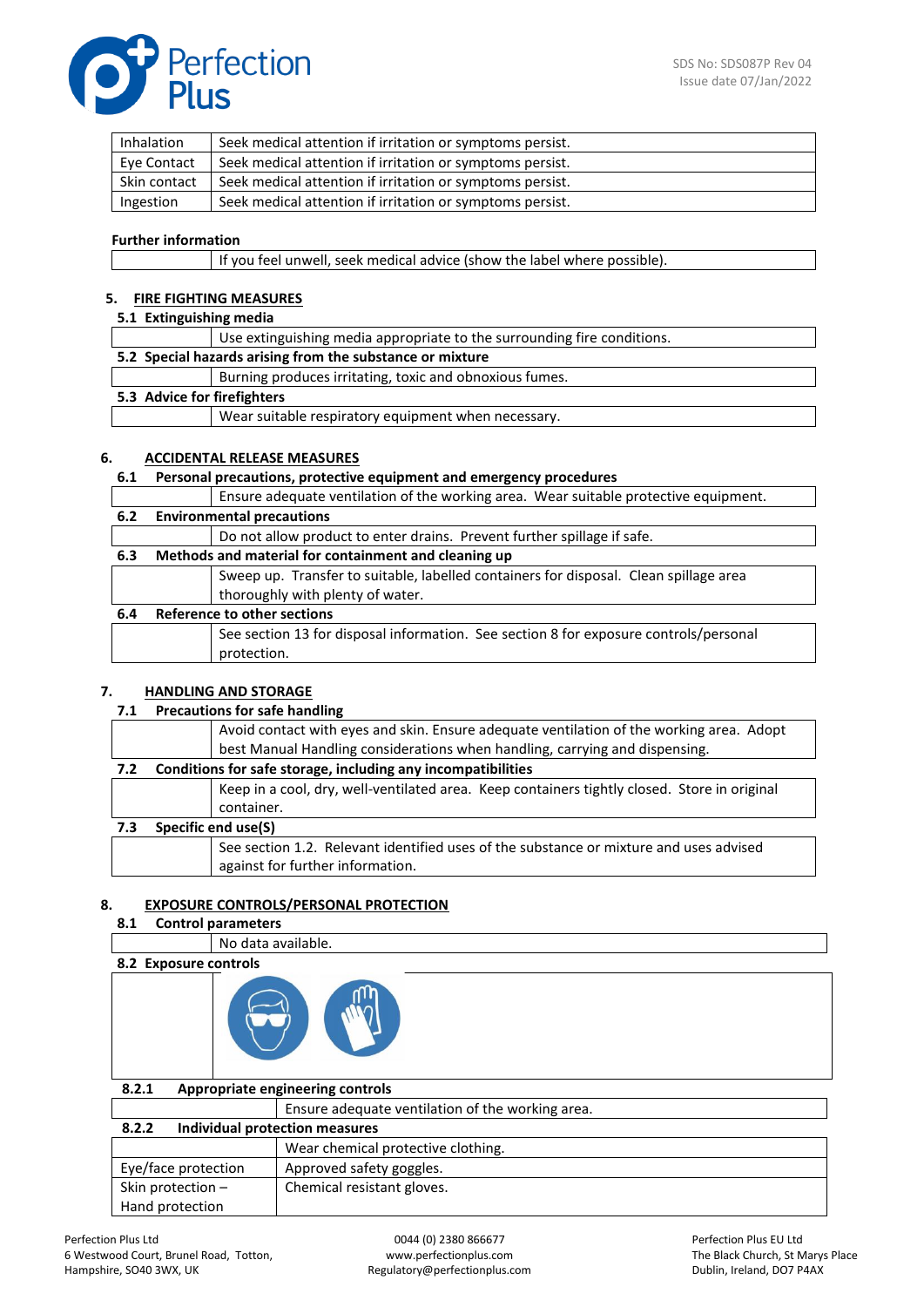

Respiratory protection  $\vert$  Wear suitable respiratory equipment when necessary.

#### **9. PHYSICAL AND CHEMICAL PROPERTIES**

#### **9.1. Information on basic physical and chemical properties**

| Appearance                | Powder            | Vapour pressure             | Not applicable.    |
|---------------------------|-------------------|-----------------------------|--------------------|
| Colour                    | Not required      | Vapour density              | Not applicable.    |
| Odour                     | Odourless         | Relative density            | No data available  |
| Odour threshold           | Not applicable.   | Fat solubility              | No data available  |
| рH                        | No data available | Partition coefficient       | No data available  |
| Melting point             | No data available | Autoignition temperature    | No data available  |
| Freezing point            | No data available | Viscosity                   | No data available  |
| Initial boiling point     | No data available | <b>Explosive properties</b> | No data available  |
| Flash point               | No data available | Oxidising properties        | No data available  |
| Evaporation rate          | No data available | Solubility                  | Insoluble in water |
| Flammability (solid, gas) | No data available |                             |                    |
| 9.2. Other information    |                   |                             |                    |

#### . Other informatio

| Conductivity                     | No data available |
|----------------------------------|-------------------|
| Surface tension                  | No data available |
| Gas group                        | Not applicable.   |
| Benzene content                  | No data available |
| Lead content                     | No data available |
| VOC (Volatile organic compounds) | No data available |

#### **10. STABILITY AND REACTIVITY**

#### **10.1 Reactivity**

|      | .                                       |                                       |  |
|------|-----------------------------------------|---------------------------------------|--|
|      |                                         | No data available.                    |  |
|      | 10.2 Chemical stability                 |                                       |  |
|      |                                         | Stable under normal conditions.       |  |
|      | 10.3 Possibility of hazardous reactions |                                       |  |
|      |                                         | No data is available on this product. |  |
|      |                                         | 10.4 Conditions to avoid              |  |
|      |                                         | Heat. Moisture.                       |  |
| 10.5 | Incompatible materials                  |                                       |  |
|      |                                         | No data available.                    |  |
|      | 10.6 Hazardous decomposition products   |                                       |  |
|      |                                         | No data available.                    |  |
|      |                                         |                                       |  |

#### **11. TOXICOLOGICAL INFORMATION**

#### **11.1 Information on toxicological effects**

| Acute toxicity            | No data available.                        |  |
|---------------------------|-------------------------------------------|--|
| Skin corrosion/irritation | May cause irritation to skin.             |  |
| Serious eye               | May cause irritation to eyes.             |  |
| damage/irritation         |                                           |  |
| Respiratory or skin       | May cause irritation to mucous membranes. |  |
| sensitisation             |                                           |  |
| Germ cell mutagenicity    | No mutagenic effects reported.            |  |
| Carcinogenicity           | No carcinogenic effects reported.         |  |
| Reproductive toxicity     | No teratogenic effects reported.          |  |
| STOT-single exposure      | No data available.                        |  |
| STOT-repeated exposure    | No data available.                        |  |
| Aspiration hazard         | May cause irritation to mucous membranes. |  |
| Repeated or prolonged     | No data available.                        |  |
| exposure                  |                                           |  |

#### **11.1.4 Toxicological Information**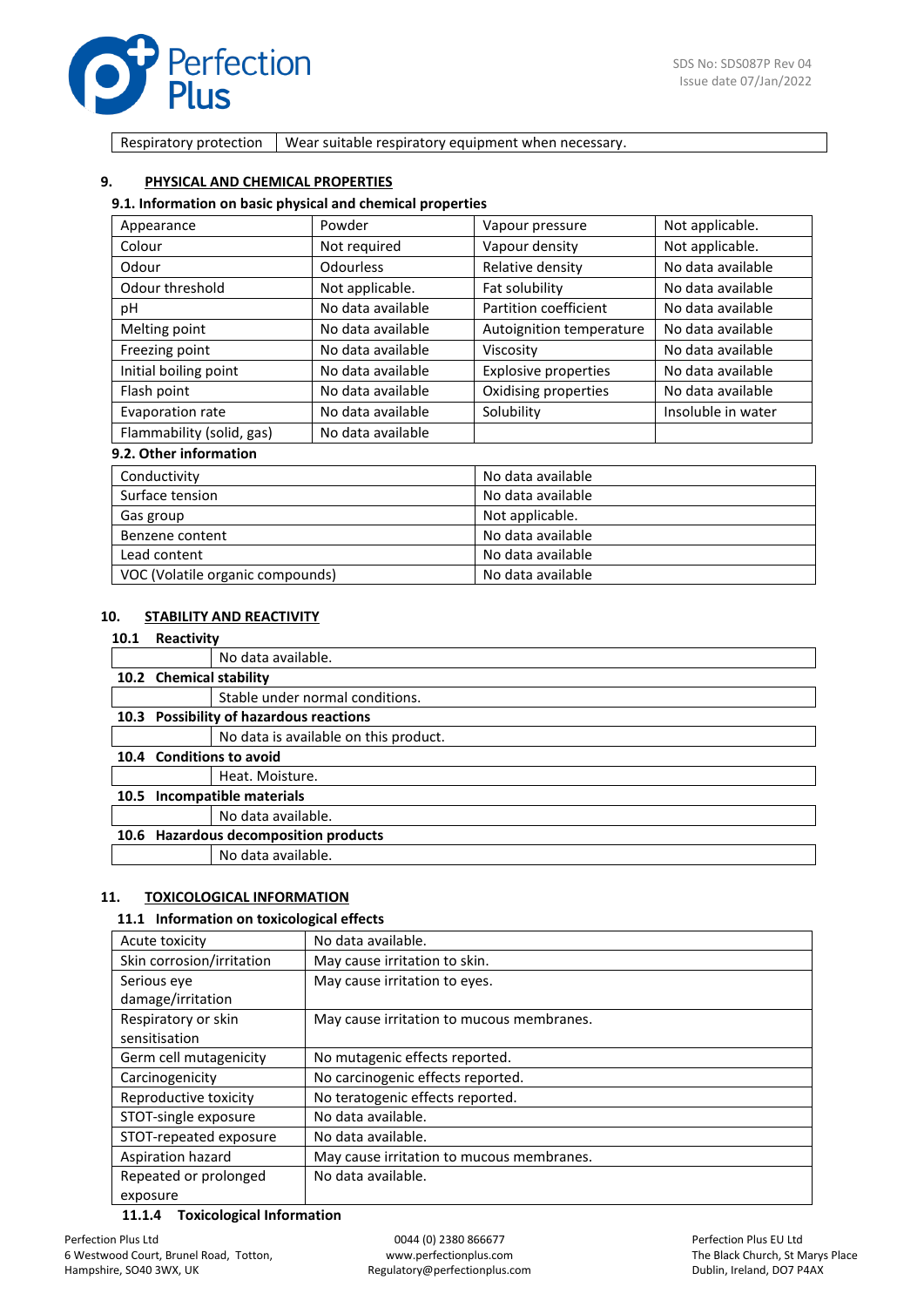

No data available

## **12. ECOLOGICAL INFORMATION**

## **12.1 Toxicity**

|                              | .                                       |                                                          |  |
|------------------------------|-----------------------------------------|----------------------------------------------------------|--|
|                              |                                         | No data available                                        |  |
|                              |                                         | 12.2 Persistence and degradability                       |  |
|                              |                                         | No data is available on this product.                    |  |
| 12.3                         | <b>Bio accumulative potential</b>       |                                                          |  |
|                              |                                         | No data is available on this product.                    |  |
| <b>Partition coefficient</b> |                                         |                                                          |  |
|                              |                                         | <b>Everest Glass Ionomer Powder</b><br>No data available |  |
| 12.4                         | <b>Mobility in soil</b>                 |                                                          |  |
|                              |                                         | No data is available on this product.                    |  |
|                              | 12.5 Results of PBT and vPvB assessment |                                                          |  |
|                              |                                         | No data is available on this product.                    |  |
|                              | 12.6 Other adverse effects              |                                                          |  |
|                              |                                         | No data is available on this product.                    |  |
|                              |                                         |                                                          |  |

#### **13. DISPOSAL CONSIDERATIONS**

#### **13.1 Waste treatment methods**

|                            | Dispose of in compliance with all local and national regulations.                                                                                                                                                                                                                                                      |  |
|----------------------------|------------------------------------------------------------------------------------------------------------------------------------------------------------------------------------------------------------------------------------------------------------------------------------------------------------------------|--|
| <b>General information</b> |                                                                                                                                                                                                                                                                                                                        |  |
|                            | 18 WASTES FROM HUMAN OR ANIMAL HEALTH CARE AND/OR RELATED RESEARCH (except<br>kitchen and restaurant wastes not arising from immediate health care). 18 01 wastes from<br>natal care, diagnosis, treatment or prevention of disease in humans. 18 01 06 chemicals<br>consisting of or containing dangerous substances. |  |
| <b>Disposal Methods</b>    |                                                                                                                                                                                                                                                                                                                        |  |
|                            | Do not empty in to drains. For disposal within the EC, the appropriate code according to the<br>European Waste Catalogue (EWC) should be used.                                                                                                                                                                         |  |
| Disposal of packaging      |                                                                                                                                                                                                                                                                                                                        |  |
|                            | Do NOT reuse empty containers. Empty containers can be sent for disposal or recycling.                                                                                                                                                                                                                                 |  |

#### **14. TRANSPORT INFORMATION**

#### **14.1 UN number**

|      |                                                                               | This product is not classified as dangerous for carriage. |  |
|------|-------------------------------------------------------------------------------|-----------------------------------------------------------|--|
|      | 14.2 UN proper shipping name                                                  |                                                           |  |
|      |                                                                               | This product is not classified as dangerous for carriage. |  |
|      | 14.3 Transport hazard class(es)                                               |                                                           |  |
|      |                                                                               | This product is not classified as dangerous for carriage. |  |
| 14.4 | <b>Packing group</b>                                                          |                                                           |  |
|      |                                                                               | This product is not classified as dangerous for carriage. |  |
|      | 14.5 Environmental hazards                                                    |                                                           |  |
|      |                                                                               | This product is not classified as dangerous for carriage. |  |
|      | 14.6 Special precautions for user                                             |                                                           |  |
|      |                                                                               | This product is not classified as dangerous for carriage. |  |
|      | 14.7 Transport in bulk according to Annex II of MARPOL 73/78 and the IBC Code |                                                           |  |
|      |                                                                               | This product is not classified as dangerous for carriage. |  |
|      |                                                                               |                                                           |  |

## **15. REGULATORY INFORMATION**

#### **15.1 Safety, health and environmental regulations/legislation specific for the substance or mixture**

| Regulations | COMMISION REGULATION (EU) No 453/2010 of 20 May 2010 amending Regulation (EC) No         |
|-------------|------------------------------------------------------------------------------------------|
|             | 1907/2006 of the European Parliament and of the Council on the Registration, Evaluation, |